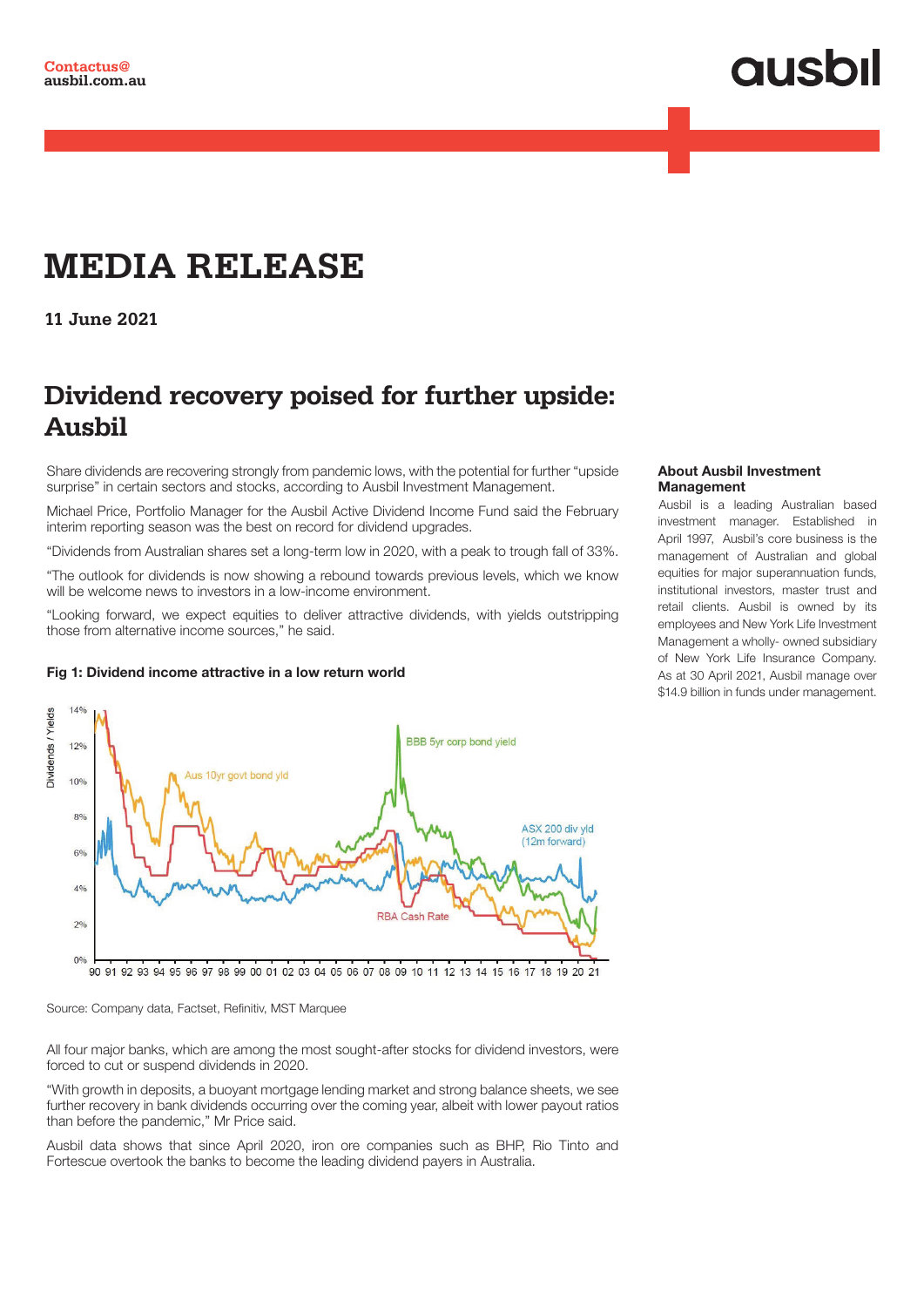#### Fig 2: Iron ore companies became top dividend payers



#### Source: Ausbil

According to Australian Bureau of Statistics data, in 2020 iron ore brought in record annual export revenue of \$116 billion, up 20.8% on the \$96 billion earned in 2019, in a boom year for the resources sector<sup>1</sup>.

"Looking forward, we believe there is potential for upside surprise from both the banking and resources sectors, with plenty of valuable franking credits to be had for investors.

"However, an active approach remains important in order to identify those companies that can produce sustainable and growing dividend income," Mr Price concluded.

1. ABS trade report, as at December 2020

For further information or to schedule an interview please contact:

Guy McKanna Senior Consultant at Honner Tel: +612 8248 3740 EMail: guy@honner.com.au

Ausbil Investment Management Limited ACN 076 316 473 AFSL 229722 Level 27 225 George Street Sydney NSW 2000 GPO Box 2525 Sydney NSW 2001 Phone 61 2 9259 0200 Fax 61 2 9259 0222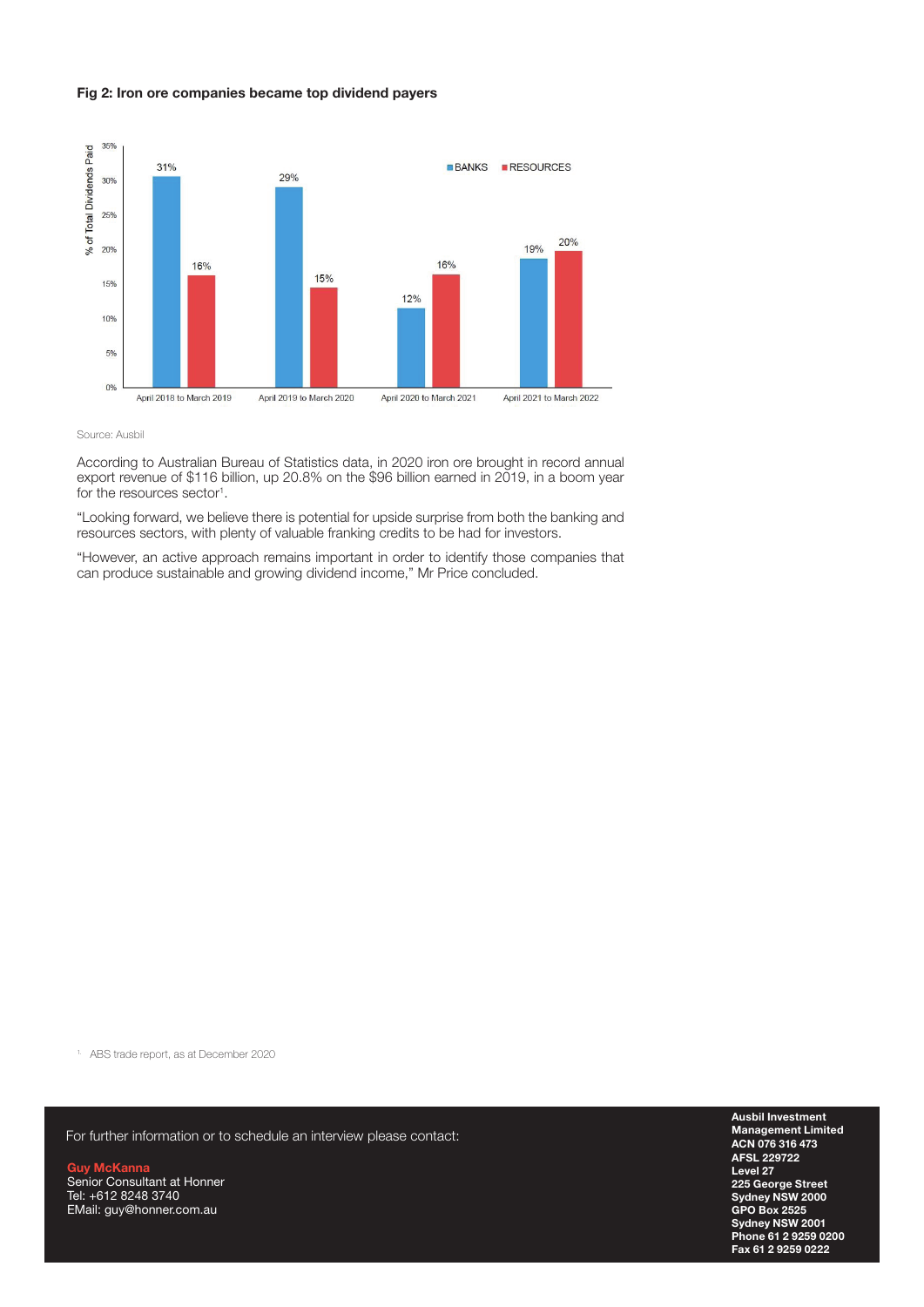#### DISCLAIMER

Important Information: Australia, Canada, Denmark, Kuwait, Netherlands, Sweden, United Arab Emirates, USA, United Kingdom.

#### General

Research provided to a client may vary depending upon various factors such as a client's individual preferences as to the frequency and manner of receiving communications, a client's risk profile and investment focus and perspective (e.g., market wide, sector specific, long-term, short-term, etc.), the size and legal and regulatory constraints.

This information is for distribution only as may be permitted by law. It is not directed to, or intended for distribution to or use by, any person or entity who is a citizen or resident of, or located, in any locality, state, country or other jurisdiction where such distribution, publication, availability or use would be contrary to law or regulation or would subject Ausbil to any registration or licensing requirement within such jurisdiction.

This information is a general communication and is educational in nature; it is not an advertisement nor is it a solicitation or an offer to buy or sell any financial instruments or to participate in any particular trading strategy. Nothing in this document constitutes a representation that any investment strategy or recommendation is suitable or appropriate to an investor's individual circumstances or otherwise constitutes a personal recommendation. By providing this document, none of Ausbil or its representatives has any responsibility or authority to provide or have provided investment advice in a fiduciary capacity or otherwise. Investments involve risks, and investors should exercise prudence and their own judgment in making their investment decisions. None of Ausbil or its representatives is suggesting that the recipient or any other person take a specific course of action or any action at all. By receiving this document, the recipient acknowledges and agrees with the intended purpose described above and further disclaims any expectation or belief that the information constitutes investment advice to the recipient or otherwise purports to meet the investment objectives of the recipient. The financial instruments described in the document may not be eligible for sale in all jurisdictions or to certain categories of investors.

The value of any investment or income may go down as well as up, and investors may not get back the full (or any) amount invested. Past performance is not necessarily a guide to future performance. Neither Ausbil nor any of its directors, employees or agents accepts any liability for any loss (including investment loss) or damage arising out of the use of all or any of the Information.

Prior to making any investment or financial decisions, any recipient of this document or the information should take steps to understand the risk and return of the investment and seek individualised advice from his or her personal financial, legal, tax and other professional advisors that takes into account all the particular facts and circumstances of his or her investment objectives.

Any prices stated in this document are for information purposes only and do not represent valuations for individual securities or other financial instruments. There is no representation that any transaction can or could have been effected at those prices, and any prices do not necessarily reflect Ausbil's internal books and records or theoretical model-based valuations and may be based on certain assumptions. Different assumptions by Ausbil or any other source may yield substantially different results.

No representation or warranty, either expressed or implied, is provided in relation to the accuracy, completeness or reliability of the information contained in any materials to which this document relates (the "Information"), except with respect to Information concerning Ausbil. The Information is not intended to be a complete statement or summary of the securities, markets or developments referred to in the document. Ausbil does not undertake to update or keep current the Information. Any opinions expressed in this document may change without notice and may differ or be contrary to opinions expressed by other business areas or groups, personnel or other representative of Ausbil. Any statements contained in this Report attributed to a third party represent Ausbil's interpretation of the data,

Information and/or opinions provided by that third party either publicly or through a subscription service, and such use and interpretation have not been reviewed by the third party. In no circumstances may this document or any of the Information (including any forecast, value, index or other calculated amount ("Values")) be used for any of the following purposes:

(i) valuation or accounting purposes;

(ii) to determine the amounts due or payable, the price or the value of any financial instrument or financial contract; or

(iii) to measure the performance of any financial instrument including, without limitation, for the purpose of tracking the return or performance of any Values or of defining the asset allocation of portfolio or of computing performance fees.

By receiving this document and the Information you will be deemed to represent and warrant to Ausbil that you will not use this document or any of the Information for any of the above purposes or otherwise rely upon this document or any of the Information. Except as otherwise specified herein, these materials are distributed by Ausbil, to persons who are eligible counterparties or professional clients and are only available to such persons. The Information does not apply to, and should not be relied upon by, retail clients.

The information contained in this document is given by Ausbil Investment Management Limited (ABN 2676316473) (AFSL 229722) (Ausbil) and has been prepared for informational and discussion purposes only and does not constitute an offer to sell or solicitation of an offer to purchase any security or financial product or service. Any such offer or solicitation shall be made only pursuant to an Australian Product Disclosure Statement or other offer document (collectively Offer Document) relating to an Ausbil financial product or service. A copy of the relevant Offer Document may be obtained by calling Ausbil on +612 9259 0200 or by visiting www.ausbil.com.au. You should consider the Offer Documents in deciding whether to acquire, or continue to hold, any financial product. This document is for general use only and does not take into account your personal investment objectives, financial situation and particular needs. Ausbil strongly recommends that you consider the appropriateness of the information and obtain independent financial, legal and taxation advice before deciding whether to invest in an Ausbil financial product or service. The information provided by Ausbil has been done so in good faith and has been derived from sources believed to be accurate at the time of completion. While every care has been taken in preparing this information. Ausbil make no representation or warranty as to the accuracy or completeness of the information provided in this video, except as required by law, or takes any responsibility for any loss or damage suffered as a result or any omission, inadequacy or inaccuracy. Changes in circumstances after the date of publication may impact on the accuracy of the information. Ausbil accepts no responsibility for investment decisions or any other actions taken by any person on the basis of the information included. Past performance is not a reliable indicator of future performance. Ausbil does not guarantee the performance of any strategy or fund or the securities of any other entity, the repayment of capital or any particular rate of return. The performance of any strategy or fund depends on the performance of its underlying investments which can fall as well as rise and can result in both capital gains and losses.

Canada This document does not pertain to the offering of any securities. This document is not, and under no circumstances is to be construed as, an advertisement or a public offering of the securities described in Canada. No securities commission or similar authority in Canada has reviewed or in any way passed upon this document or the merits of the securities, and any representation to the contrary is an offence.

Sweden The information contained in the document is given by Ausbil and has been prepared for information and discussion purposes only and does not constitute an offer to sell or solicitation of an offer to purchase any security or financial product or service. It is provided to you as an institutional investor as that term is understood under Swedish law. By reading this document, you agree to be bound by these limitations, terms and conditions set out in the paragraphs above.